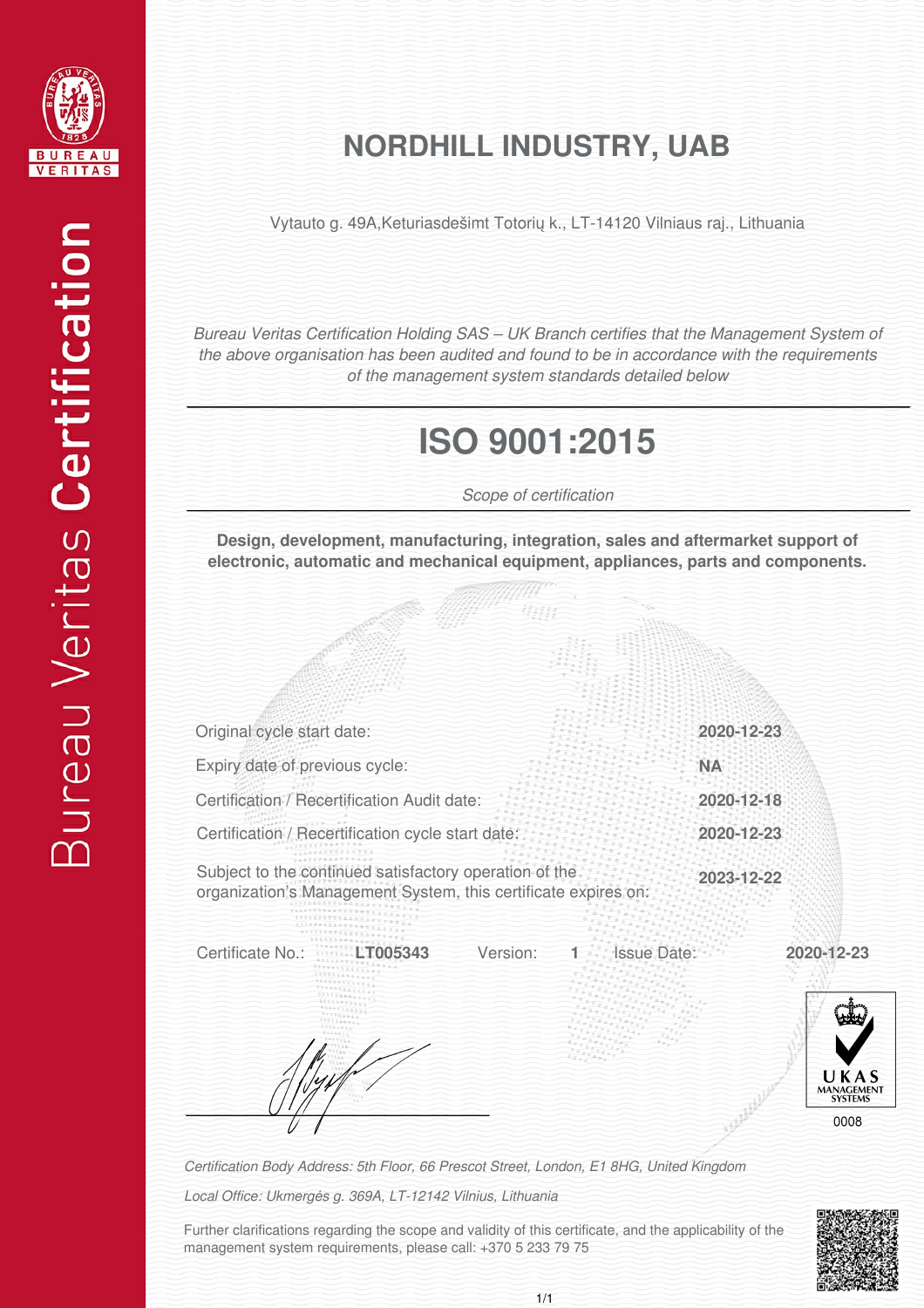

#### **NORDHILL INDUSTRY, UAB**

Vytauto g. 49A,Keturiasdešimt Totorių k., LT-14120 Vilniaus raj., Lithuania

*Bureau Veritas Certification Holding SAS – UK Branch certifies that the Management System of the above organisation has been audited and found to be in accordance with the requirements of the management system standards detailed below*

# **ISO 14001:2015**

*Scope of certification*

**Design, development, manufacturing, integration, sales and aftermarket support of electronic, automatic and mechanical equipment, appliances, parts and components.**

| Original cycle start date:                                                                                               | 2020-12-23         |                                             |
|--------------------------------------------------------------------------------------------------------------------------|--------------------|---------------------------------------------|
| Expiry date of previous cycle:                                                                                           | <b>NA</b>          |                                             |
| Certification / Recertification Audit date:                                                                              | 2020-12-18         |                                             |
| Certification / Recertification cycle start date:                                                                        | 2020-12-23         |                                             |
| Subject to the continued satisfactory operation of the<br>organization's Management System, this certificate expires on: | 2023-12-22         |                                             |
| Certificate No.:<br>Version:                                                                                             | <b>Issue Date:</b> | 2020-12-23<br>UKAS<br>MANAGEMENT<br>SYSTEMS |

*Certification Body Address: 5th Floor, 66 Prescot Street, London, E1 8HG, United Kingdom*

*Local Office: Ukmergės g. 369A, LT-12142 Vilnius, Lithuania*

Further clarifications regarding the scope and validity of this certificate, and the applicability of the management system requirements, please call: +370 5 233 79 75